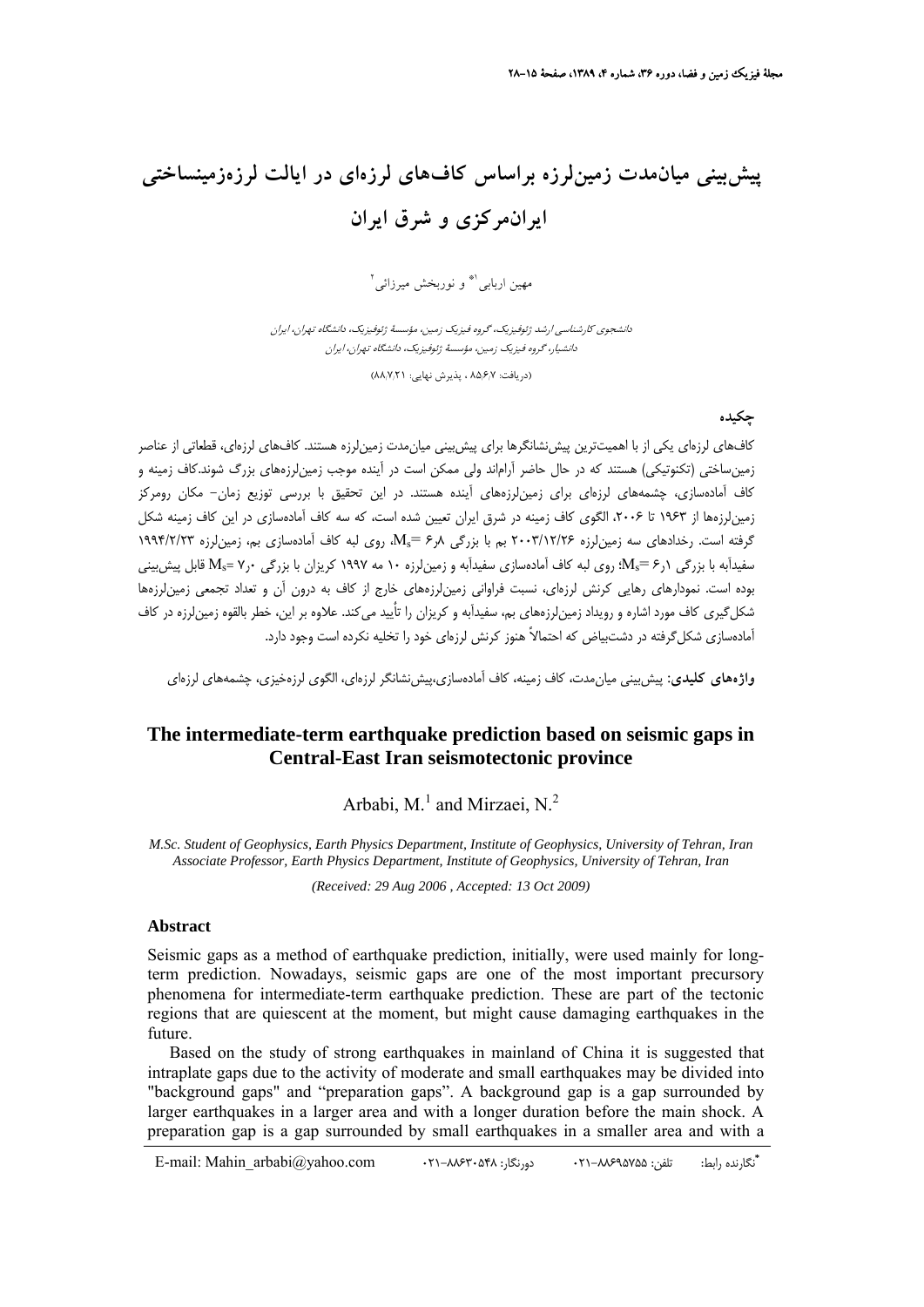shorter duration before the main shock(Lu and Song, 1989). Background gaps are of critical importance and are a clue to relatively high Ms earthquakes ( $Ms > 5$ ). Preparation gaps build up in a region inside a background gap or its surroundings in a short time interval (afew years) before the main earthquake. The preparation gap is usually surrounded by small precursory earthquakes, even though one or few relatively large earthquakes (still smaller than the main earthquake) may occur in regions on the edge of the gap. Such smaller magnitude earthquake activity has been considered as premonitory phenomena useful for intermediate-term and even short-term earthquake prediction. Three criteria are proposed for the identification of these gaps (Lu and Song , 1989): (1) with the formation of a preparation gap the seismic strain release should accelerate both in the gap and in its vicinity, (2) the ratio of earthquake frequency outside the gap to that within it should reach a maximum value during the formation of the gap, and (3) some moderate earthquakes often occur in the forthcoming seismic source area before formation of the background gap. The former two are the main criteria for identification of the gap, and the third is a subsidiary criterion for determining the location of the forthcoming earthquake.

In this study, based on the history of earthquakes in the Central-East Iran seismotectonic province, we have found a background gap and three preparation gaps. One of these gaps is related to the destructive earthquake of  $Ms = 6.8$ , which occurred on 26 December2003 in the Bam region of southern Central-East Iran. This earthquake occurred in the edge of the recognized preparation gap in the Bam region. The other gap is related to a large earthquake of Ms =6.0, on  $24$  February 1994 in the Sefidabeh region of south-eastern Iran. This earthquake also occurred in the edge of the recognized preparation gap in the Sefidabeh region.The strain release curve, the ratio of the earthquake frequency outside the gap to that within it, and the cumulative number-time curve, have good correlation with the earthquakes happened. In addition, recognition of a preparation gap in the Dasht-e-Bayaz region, eastern Central-East Iran, implies accumulating seismic strain and a large earthquake may occur in that region in the future. The well- known Dasht-e-Bayaz and Abiz earthquake faults are located in this preparation gap.

#### **Key words:** Intermediate-term prediction, background gap, preparation gap, seismic precursory, seismicity pattern, potential earthquake sources

ميشود. بررسي الگوهاي لرزهخيزي در چين، امكان پيشبيني زمينلرزه را در آنجا نشان داده است. اين الگوها شامل: كافهاي لرزهاي، كمربندهاي لرزهاي، بيهنجاري لرزهاي (افزايش لرزهخيزي يا آرامش لرزهاي) و بي هنجاري مقدار b-value) b است (جو، ٢٠٠٠). كافهاي لرزهاي يكي از مهمترين پيشنشانگرهاي لرزهاي، براي پيشبيني ميانمدت زمينلرزه بهشمار ميآيند. زمينلرزههاي 20 سال اخير ايران (رودبار، 1990؛ سفيدآبه، 1994؛ آوج، 2002؛ بم، 2003؛ بلده، 2004؛

پيشبيني زمينلرزه عبارت است از تعيين محدوده بزرگي، ناحيه جغرافيايي و محدودة زماني كه در آن زمينلرزهاي در آينده رخ خواهد داد. يكي از راهكارهاي تجربي پيشبيني زمينلرزه، روش بررسي پيشنشانگرهاي لرزهاي است. در روش بررسي پيشنشانگرهاي لرزهاي، بيهنجاريهاي توزيع مكان- زمان دادههاي لرزهزمينساختي، زمينشناسي، زمينشيميايي و ژئودتيك (geodetic (مورد بررسي قرار گرفته، براساس آنها امكان فعاليت لرزهاي و يا زمينلرزههاي بزرگ آينده، پيشبيني

**1 مقدمه**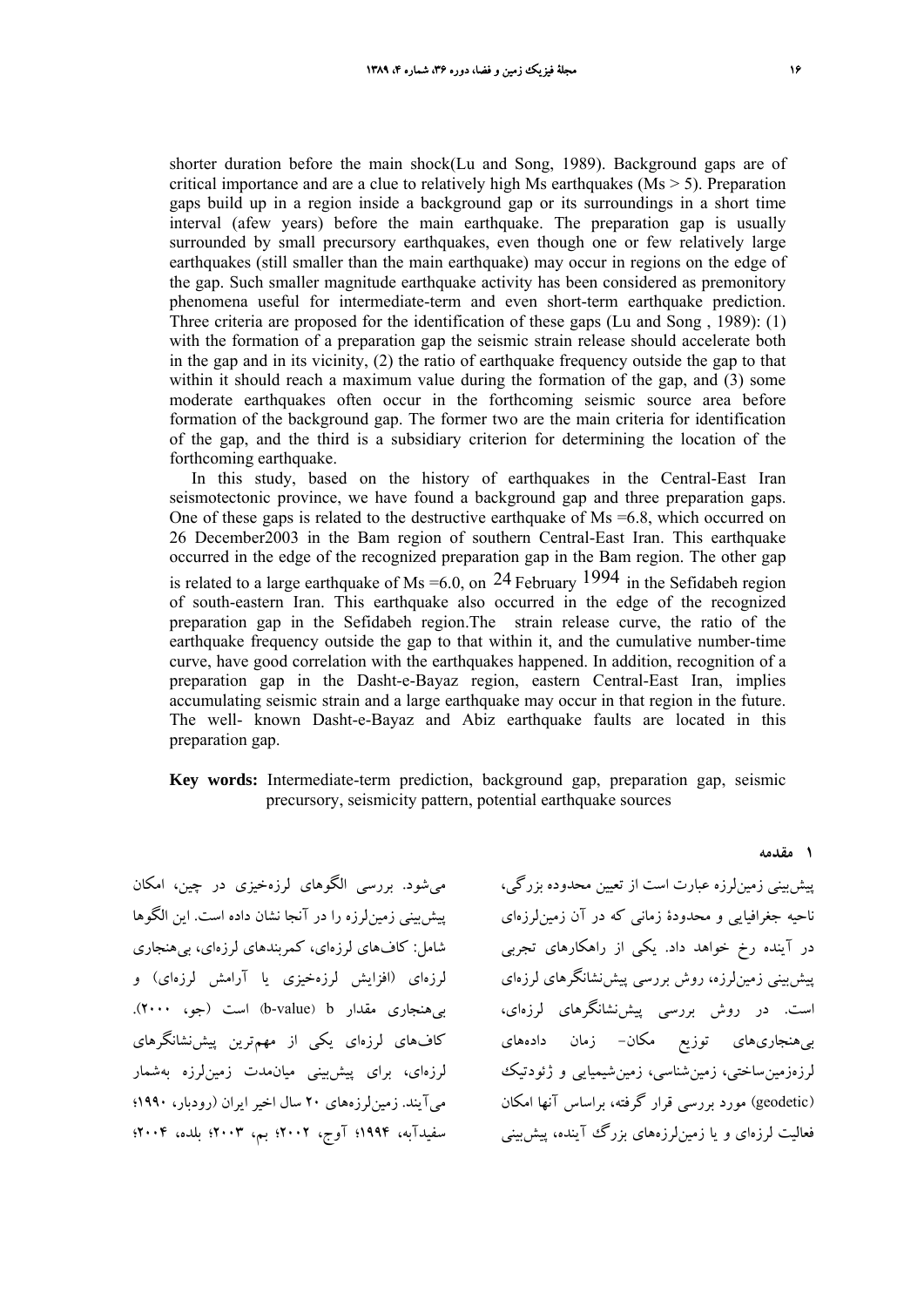زرند، 2005 و دورود، 2006) كه غالباً روي لبه كافها رخ دادهاند، با نظرية كافهاي لرزهاي سازگاري دارند.

ايالت ايرانمركزي و شرق ايران، براساس تقسيمبندي ميرزايي و همكاران (1998) (شكل 1) با يك رشته از گسلهاي فعال شمال تبريز، ايپك، و ترود در شمال از البرز– آذربايجان جدا شده است. از شرق نيز با گسل شمالي- جنوبي هريرود از بلوك هلمند جدا ميشود. در جنوب اين منطقه مكران با فرونشست جازموريان و از غرب تا جنوب غربي با گسل اصلي معكوس زاگرس از ايالت لرزهزمينساختي زاگرس جدا ميشود.



**شكل.1** ايالتهاي لرزهزمينساختي اصلي ايران (ميرزايي و همكاران، .(1998

اين ايالت زمينلرزههاي بزرگي از جمله زمينلرزههاي 26 دسامبر2003 بم با بزرگي 8ر6 =Ms؛ 22 فوريه 2005 زرند با بزرگي  $\mathcal{M}_\mathrm{s} = 5$ ؛ ۱۰ مه ۱۹۹۷ كريزان با بزرگي  $M_{\rm s}$ ۰ر۲۳ : $M_{\rm s}$ ؛ ۲۳ فوريه ۱۹۹۴ سفيدآبه با بزرگي ۱ر $\sim$  % و پس لرزه آن در ۲۴ فوريه ۱۹۹۴ با بزرگي ۰٫ <Ms 14 نوامبر 1979 آبيز با بزرگي 7ر6 =Ms؛ 16 ژانويه 1979 قائن با بزرگي 7ر6 =Ms؛ 16 سپتامبر 1978 طبس با بزرگي 4ر7 =Ms؛ 27 نوامبر 1979 كولي- بنياباد با بزرگي 3ر7 =Ms؛ 7 دسامبر ،1979 آبيز با بزرگي 6/1 وت ۱۹۶۸دشت بياض با بزرگي  $M_{\rm s}$  و $M_{\rm s}$  و M $_{\rm s}$ 

پسلرزه آن اول سپتامبر 1968 در فردوس با بزرگي 5ر6= Ms را تجربه كرده است. يكي از ويژگيهاي زمينلرزههاي اين منطقه، وجود پسلرزههاي بزرگتر از 0ر6 آن است.

واكر و همكاران (2004)، برپايه اطلاعات ماهوارهاي نتيجهگيري ميكنندكه گسل دشت بياض، نسبتاً جوان است و در حين برونزد، چندين قطعه گسلي رديفشده با هم تركيب ميشوند. اين قطعات رديفشده قسمتي از توزيع جمعيتي گسلهاي گناباد، محمدآباد و نيازآباد هستند (شكل2). اين منطقه تا قبل از زمينلرزه طبس، بهمنزلة منطقة فعال از نظرلرزهخيزي شناخته نميشد.



**شكل**.**2** نقشه گسلهاي شرق ايران (واكر و همكاران، 2004).

در اين تحقيق با توزيع رومركز زمينلرزهها در ايران مركزي و شرق ايران، كاف زمينهاي در محدودة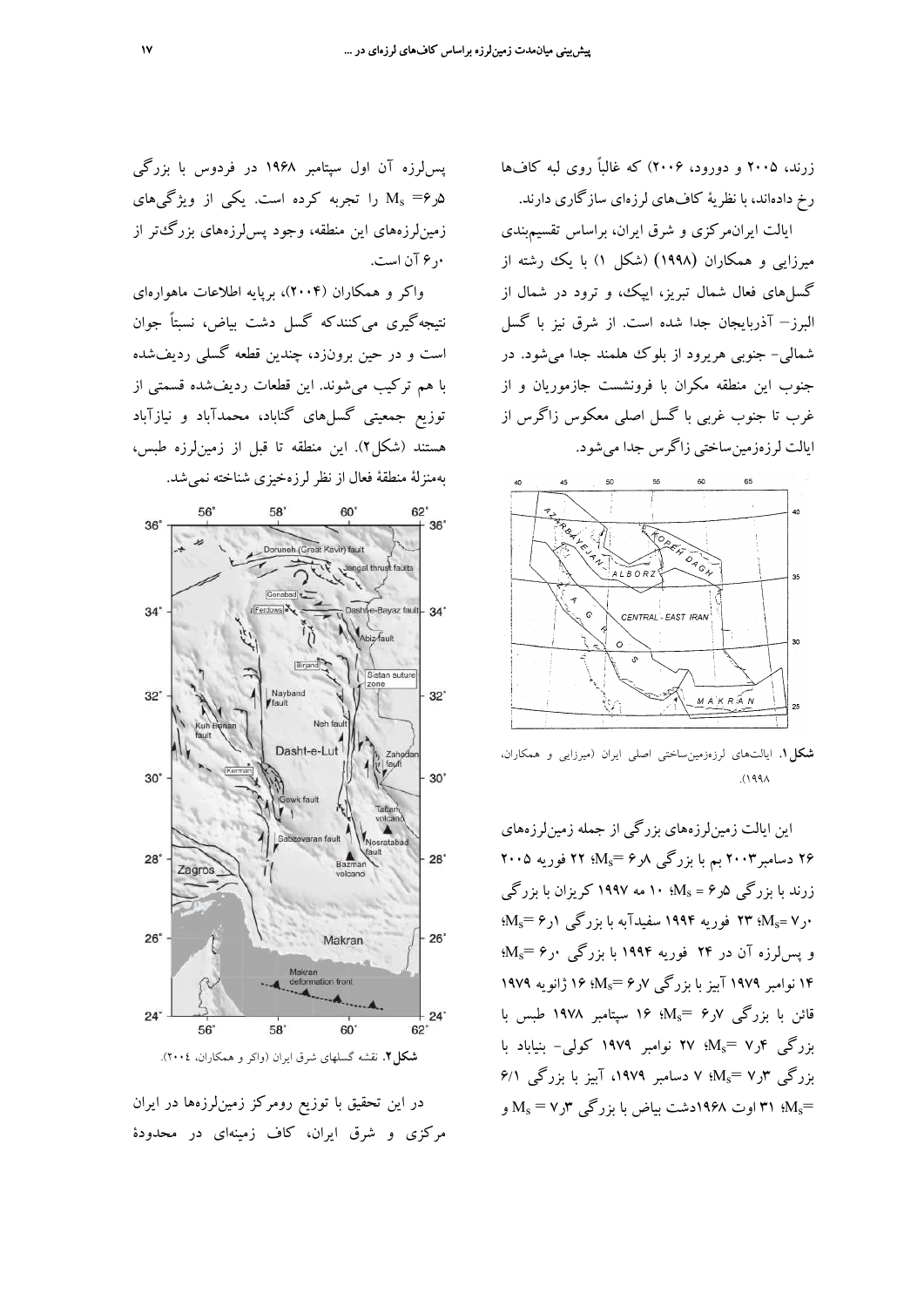جغرافيايي 57 تا 61 درجه طول شرقي و 29 تا 34 درجه عرض شمالي درشرق ايران شناسايي شد كه منطبق بر بلوك لوت (دشت لوت) است كه سه كاف آمادهسازي درون آن شكل گرفته است. اين كافها بهترتيب در محدوده جغرافيايي 54 تا 57 درجه طول شرقي و 29 تا 32 درجه عرض شمالي، 57/5 تا 61 درجه طول شرقي و 29/5 تا 32/5 درجه عرض شمالي و 57 تا 60 درجه طول شرقي و 32/5 تا 35 درجه عرض شمالي واقع شدهاند.

### **2 كافهاي لرزهاي**

كافهاي لرزهاي، قطعاتي از عناصر زمينساختي هستند كه در حال حاضر آراماند ولي ممكن است در آينده موجب زمينلرزههاي بزرگ شوند (آمبرسيز، 1988). براساس نظرية كافهاي لرزهاي، مناطق فعالي كه براي مدتي آرامش لرزهاي دارند، احتمالاً در مرحله تجمع كرنش لرزهاي {ميانلرزهاي(interseismic {(از چرخه زمينلرزه قرار دارند. به عبارتي اين مناطق داراي پتانسيل براي زمينلرزههاي آينده هستند. تلاش ابتدايي استفاده از مفهوم كاف لرزهاي، براي برآورد زمينلرزههاي بزرگ آينده از سوي ايمامورا قبل از زمينلرزه مخرب 1923 توكيو صوررت گرفت (لو، 1988). دو نوع كاف لرزهاي تعريف شده است. يكي كاف زمينه و آن كافي است كه با زمين ${\rm t}$ رگ (۵  ${\rm M_s}$ ) در گسترهاي وسيع ( ${\rm M_s}$ احاطه شده و در بازه زماني نسبتاً طولاني (چند ده سال) قبل از شوك اصلي شكل ميگيرد. شناسايي كافهاي زمينه از اهميت خاصي برخوردار است، زيرا پيشبيني براساس آن خود عامل مهمي در تعقيب رفتار لرزهخيزي و بررسي الگوهاي پيشنشانگري است، كه ميتواند منجر به افزايش قطعيت پيشبيني بهخصوص از نظر زماني شود. يك كاف زمينه در محدودهاي تشكيل ميشود كه انباشت تنش در آن قسمت و اطراف آن صورت ميگيرد. اين كافها، غالبا،ً حاوي كافهاي نوع دوم هستند.

# كاف دوم كاف آمادهسازي يا از كافي است كه با زمينلرزههاي كوچك (5>Ms <3 (در سطوح كوچكتر از كاف زمينه احاطه شده است و در بازة زماني نسبتاً كوتاه (چند سال) قبل از شوك اصلي شكل ميگيرد. علاوه بر اين، در بازة زماني پيشگفته، يك يا گروهي از زمينلرزههاي نسبتاً برجسته (كوچكتر از زمينلرزه اصلي) ممكن است روي لبه كاف آمادهسازي روي دهد. وجود اين زمينلرزهها كه "زمينلرزههاي قريبالوقوع (imminant "(ناميده ميشوند، كاف آمادهسازي را مشخص ميكند. لو و همكاران (1989)، در كشور چين سه معيار براي شناسايي اين كافها بهدست آوردهاند: (1) با شكلگيري كاف، رهايي كرنش لرزهاي در درون و نواحي مجاور آن شتاب ميگيرد، بهطوريكه ميزان بيهنجاري در زمان شكلگيري كاف بيش از سه برابر ميزان تغييرات آن در دو سال قبل از شكلگيري كاف است؛ (2) در حين شكلگيري كاف نسبت فراواني زمينلرزههاي خارج از كاف به فراواني زمينلرزههاي درون آن به بيشينه مقدار خود ميرسد، بهگونهاي كه حداقل براي مدت شش ماه، اين نسبت بيشتر از سه برابر دو سال قبل از شكلگيري كاف خواهد بود؛ (3) غالبا،ً برخي زمينلرزههاي متوسط نزديك چشمه لرزهاي قبل از شكلگيري كاف زمينه روي ميدهند. معيارهاي اول و دوم براي شناسايي كاف آمادهسازي، و معيار سوم معيار كمكي براي تعيين مكان زمينلرزه بعدي است.

بزرگي زمينلرزهها برحسب رابطه بين ابعاد كاف و مدت زمان شكلگيري كاف مطابق روابط زير برآورد ميشود (لو و همكاران، 1983):

 $M_s = 3.69 \log L - 1.71 \pm 0.47$  (1)

 $M_s = 1.34 \log T + 4.57 \pm 0.48$  (1)

كه در آنها L طول محور اصلي كاف برحسب كيلومتر و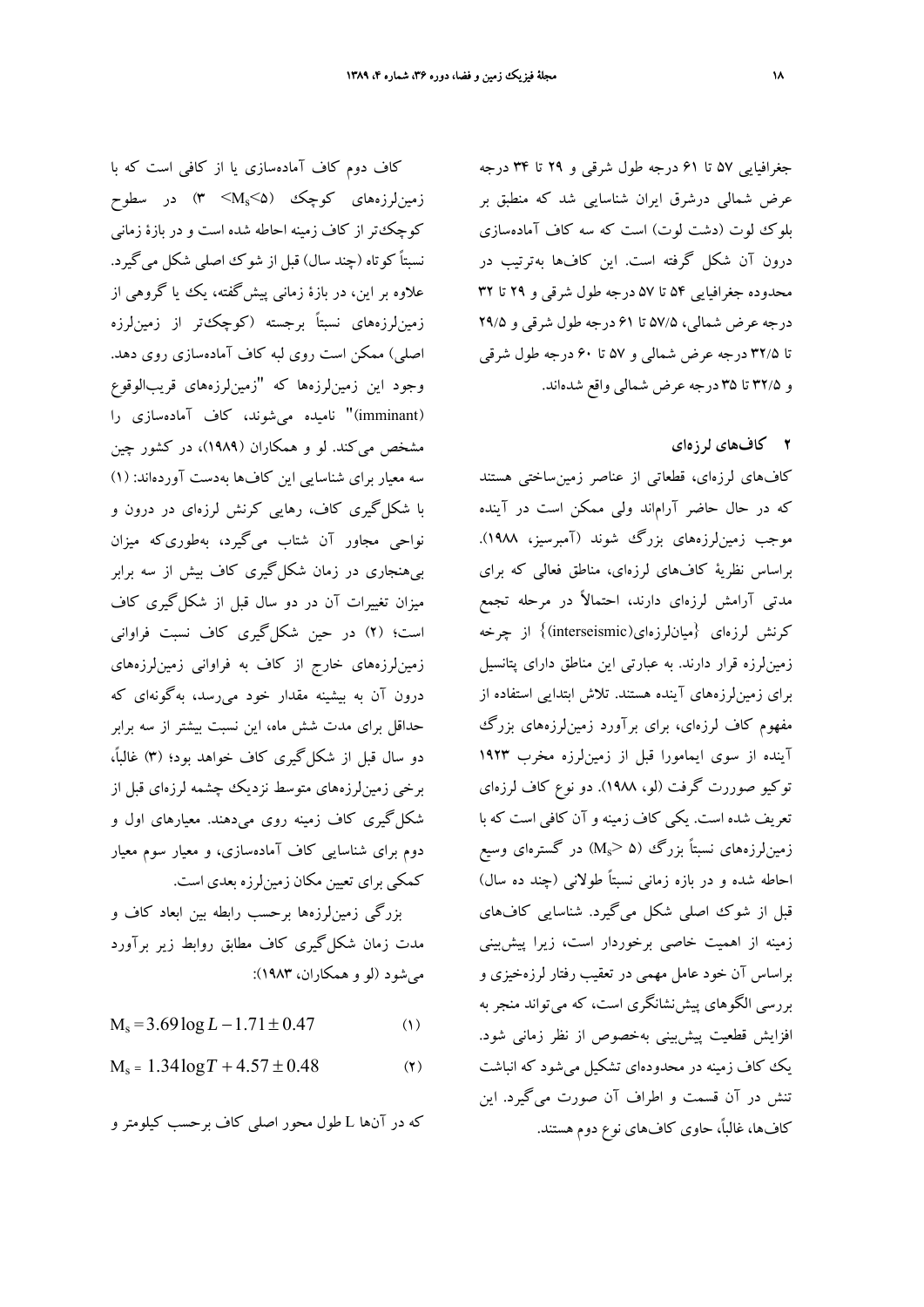زمينلرزهها در ايالت لرزهزمينساختي در بازههاي زماني متفاوت براي زمين $\mathsf{M}_\mathrm{s} \geq \mathsf{y}$  رسم و  $\mathsf{M}_\mathrm{s} \geq \mathsf{M}_\mathrm{s}$  رسم محدودههاي كافهاي آمادهسازي در آنها شناسايي شده است (شكل4). كاف آمادهسازي، معمولاً در يك چهارچوب مستطيلي شكل قرار ميگيرد، كه طول و عرض آن بهترتيب دو برابر محور اصلي(قطر بزگ بيضي) كاف و دو برابر محور فرعي (قطر كوچك بيضي) كاف است ( لو و همكاران1983،).



**شكل** .**3** لرزهخيزي ايرانمركزي و شرق ايران از 1963 تا ژوئن 2006 براي7/4 ≥ Ms ≤ 3/0 و تشكيل كاف زمينه (كاف با خطچين آبي براي زمينلرزههاي 6/0 ≤ Ms نشان داده شده است).



**شكل**.**4** توزيع رومركز زمينلرزهها بعد از 1980 و تشكيل سه كاف آمادهسازي در ايالت لرزهزمينساختي ايرانمركزي و شرق ايران.

# **1-3 كاف آمادهسازي بم**

توزيع رومركز زمينلرزهها از 1990 تا قبل از زمينلرزه مخرب 26 دسامبر2003 در شهر تاريخي بم، با بزرگي هر $M_{\rm s} = 8$ ، شكل $\Delta$ يري كاف آمادهسازي را در جنوب غربي كاف زمينه نشان ميدهد. اين زمينلرزه روي لبة كاف آمادهسازي بم، كه در جنوب شرقي كاف واقع شده، رخ داده است (شكل5). مراحل شكلگيري اين

T زمان شكلگيري كاف برحسب ماه است. **3 شناسايي كافهاي لرزهاي در ايالت لرزهزمينساختي ايران مركزي و شرق ايران** فهرستنامهاي شامل زمينلرزههاي تاريخي و دستگاهي ايالت لرزهزمينساختي ايران مركزي وشرق ايران، در محدودة جغرافيايي 52 تا 62 درجه طول شرقي و 28 تا 35 درجه عرض شمالي، از سال 1963 تا 2001 از فهرستنامه زمينلرزههاي ايران (ميرزايي و همكاران، 1381) و از 2001 تا ژوئن ،2006 از پايگاه دادههاي جهاني USGS استخراج شده است. بين رومركز تعيين شده براي زمينلرزهها توسط ISC و NEIC/USGS، كه معتبرترين مراكز براي تعيين پارامترهاي زمينلرزه هستند، اختلاف قابل توجهي وجود دارد. ميرزايي و همكاران (1997) روشن ساختند كه در اين دوره زماني براي رومركز زمينلرزههاي با بزرگي  $\mathsf{M}_{\mathrm{s}} \geq \mathsf{S}$ و  $\mathsf{M}_{\mathrm{s}} \geq \mathsf{S}$ ،  $\Delta \mathsf{S} \geq \mathsf{S}$ بهطور متوسط بهترتيب عدم قطعيت 10 و 15 كيلومتر وجود دارد، بديهي است كه اين ميزان خطا براي زمين لرزههاي كوچكتر، به مراتب بيشتر است. براي ٨٠ درصد زمينلرزههاي ايران كه پس از استقرار شبكه لرزهنگاري استاندارد جهاني در 1963 به ثبت رسيدهاند، تنها بزرگي امواج دروني mb گزارش شده است. از رابطة (3) كه ميرزايي و همكاران (1381) براي منطقه زاگرس پيشنهاد كردهاند، مقياس mb براي زمينلرزههايي با بزرگي  $\leq m_{\rm b} \leq m_{\rm b}$ تبديل شده است. Ms تبديل

$$
M_s = \Upsilon / \cdot m_b - \Delta / \Upsilon \wedge \tag{7}
$$

در اين تحقيق نقشه توزيع رومركز زمينلرزهها در ايالت لرزهزمينساختي ايران مركزي وشرق ايران را در  $M_{\rm s}$  سال اخير براي زمين ${\rm t}$ رزههاي با بزرگي  $\cdot$ ر رسم و محدودة كاف زمينه براي زمينلرزههاي با بزرگي 0ر6≤ Ms ، شناسايي شده است (شكل3). براي تعيين محدودة كافهاي آمادهسازي نقشه توزيع رومركز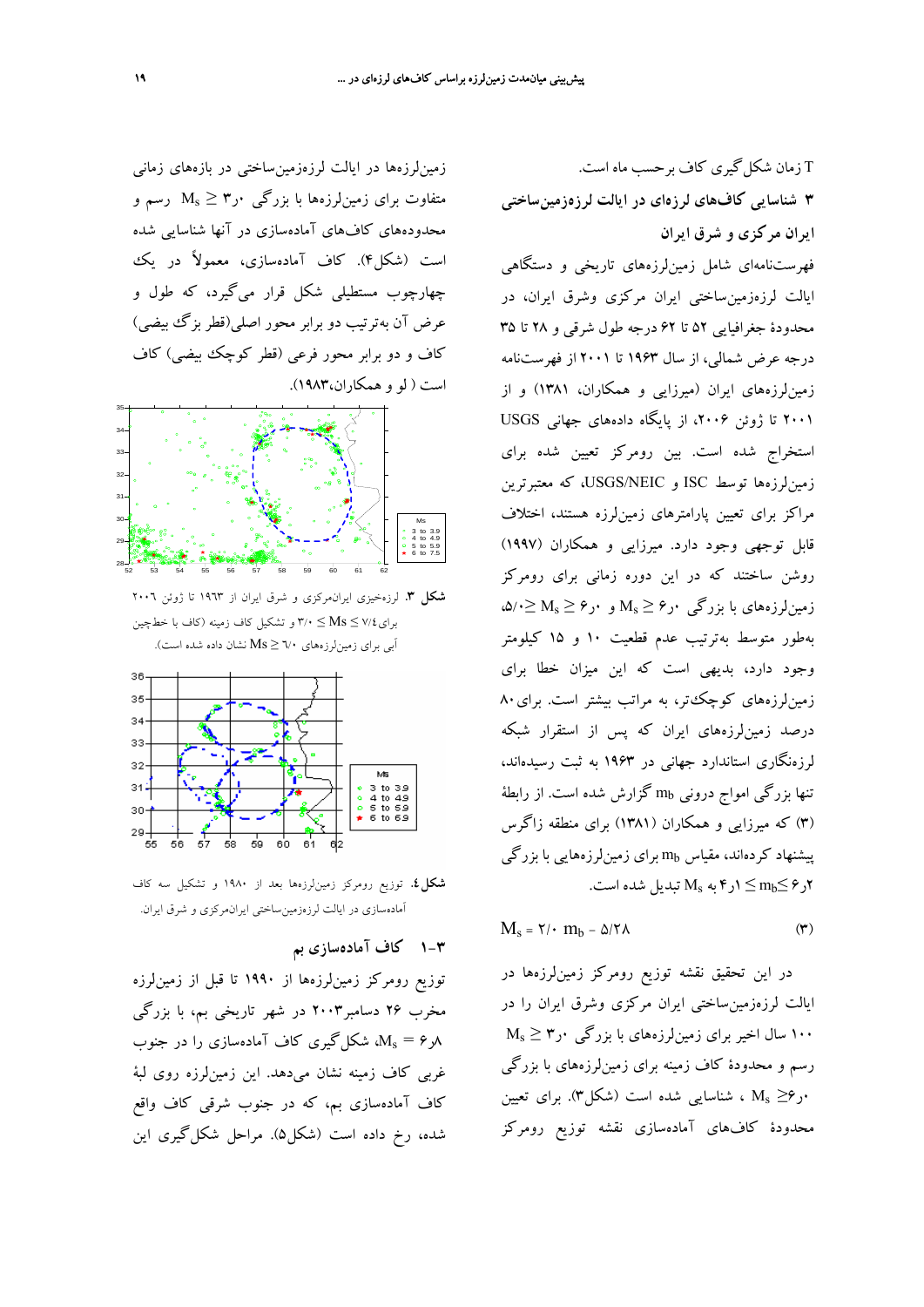

كاف آمادهسازي، در شكل6 نشان داده شده است.



**شكل** .**6** مراحل شكلگيري كاف آمادهسازي قبل از زمينلرزه 26

ب) از 1996تا 2000 ج) از1 ژوئن1996تا26 دسامبر.2003 اين كاف گسلهاي بم و گوك را در بر گرفته است (شكل 7). الگوي كاف در اوايل سال1990 شروع به شكلگيري كرده و بهتدريج تا 2003 كاملتر شده است. شكل6 در سه پنجره زماني الگوي لرزهخيزي منطقه را نشان ميدهد. در شكل6 الف، طرح اوليه كاف ديده ميشود. در شكل6 ب، توزيع رومركز زمينلرزهها را در طي سالهاي 1996 تا 2000 نشان ميدهد، كه فعاليت لرزهخيزي روي مرزهاي كاف متمركز بوده و محيط درون كاف از رومركز زمينلرزه خالي است. بيشترين فعاليت لرزهخيزي در انتهاي جنوب شرقي محور اصلي و شرق محور فرعي كاف متمركز است. احتمالا،ً اين امر نشاندهنده اين است كه، كل محدوده كاف تحت تنش بوده، و مقاومت قسمتهاي پيشگفته، با شكستگيهاي كوچك در حال كاهش است. سرانجام زمينلرزه بم، در

26 دسامبر2003 با بزرگي 6/8 = Ms، بين دو نقطه ياد

دسامبر2003 بم با بزرگي 6/8 = Ms : الف) از 1990 تا1996



**شكل** .**7** نقشه بخش جنوبي سامانه گسلي گوك و گسل بم در غرب بلوك لوت (بربريان، 2005).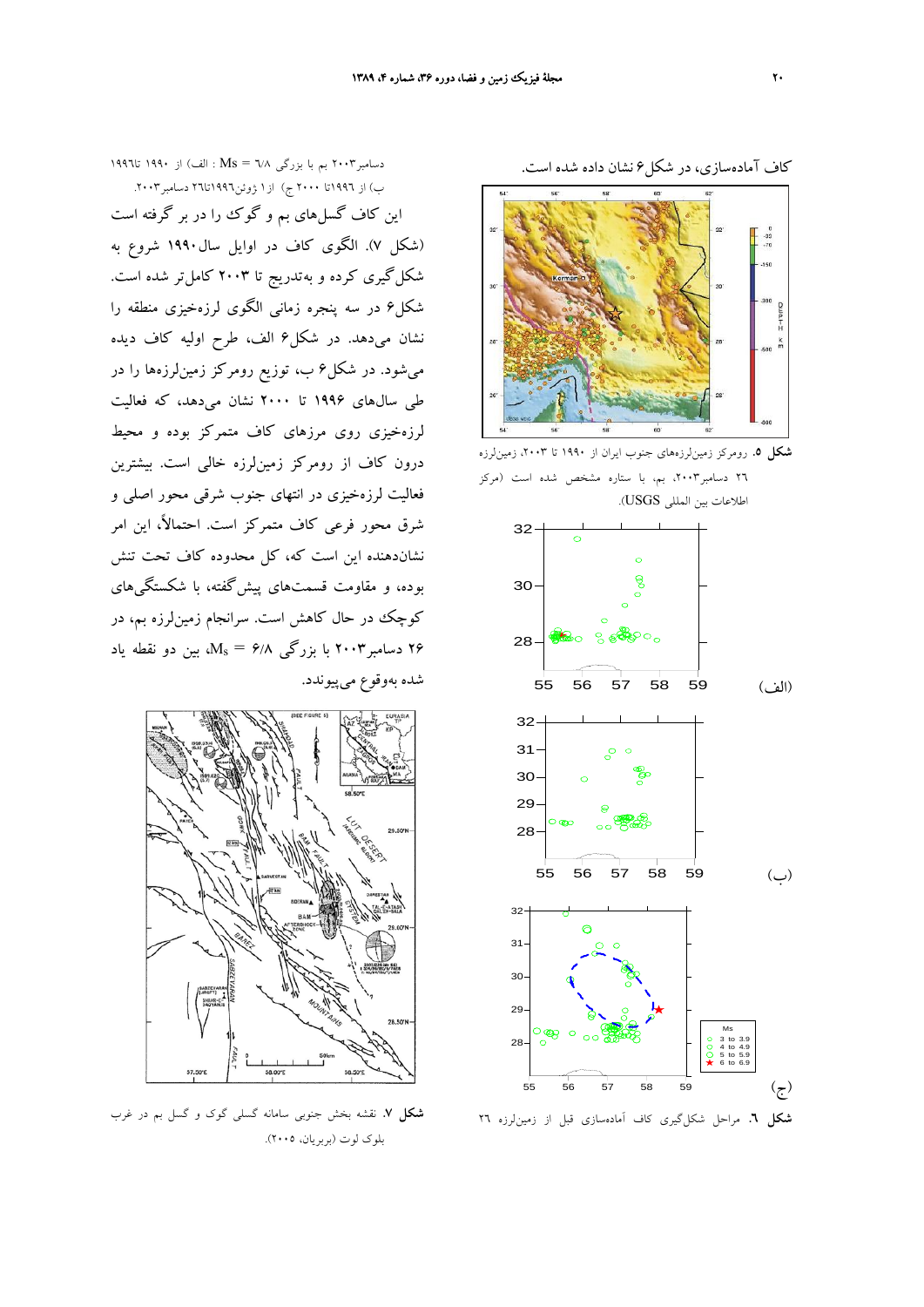و ۲ بزرگي زمين لرزه بهترتيب Ms =۷/۰ ± ۰/۴۷ و ۰/۴۸ بهدست مي $\mathbb{F}_2$ يدكه بزرگي ۶/۸ زمين $M_\mathrm{s} =$ ۷/۵  $\pm$ بهخوبي درون اين محدوده بزرگي قرار ميگيرد. در حين شكلگيري كاف، رابطه بين كرنش لرزهاي آزاد شده در كاف و نواحي مجاور آن (  $\overline{\Sigma} \sqrt{\mathrm{E}}$ )، و طول كاف (L)، محور اصلي، از رابطه زير بهدست ميآيد (لو و همكاران،  $:(19A)^{*}$ 

$$
\Sigma \sqrt{E} \times 10^{-9} \text{erg}^{1/2} = 0.11L - 12.6 \quad (\text{F})
$$

طول محور اصلي كاف km 244 =L است، بنابراين،  $\mathrm{erg}^{1/2}$  کرنش لرزهای در کاف و نواحی مجاور آن، × 14/24 بهدست ميآيد. 10<sup>9</sup>

طبق معيارهاي شناسايي كاف آمادهسازي، شيب نمودار تعداد تجمعي زمينلرزهها (شكل8)، در1990 افزايش نسبتاً تيزي را نشان ميدهد، كه اين ميتواند دليلي براي شروع شكلگيري كاف آمادهسازي در اين منطقه باشد. دقيقا، همين بيهنجاري، در سالهاي 1990 در نمودار شكل،9 كه نرخ رهايي كرنش لرزهاي در منطقه را نشان ميدهد، مشخص است. بيهنجاري در نمودار نسبت فراواني زمينلرزههاي خارج از كاف به درون آن، اندكي متفاوت با دو نمودار قبلي است (شكل10) اين نمودار بهخوبي دو نمودار قبلي شرط تشكيل كاف آمادهسازي را برآورده نميكند. طول محور اصلي كاف 244 كيلومتر، و زمان شكلگيري آن، 168 ماه است. با توجه به روابط (1)

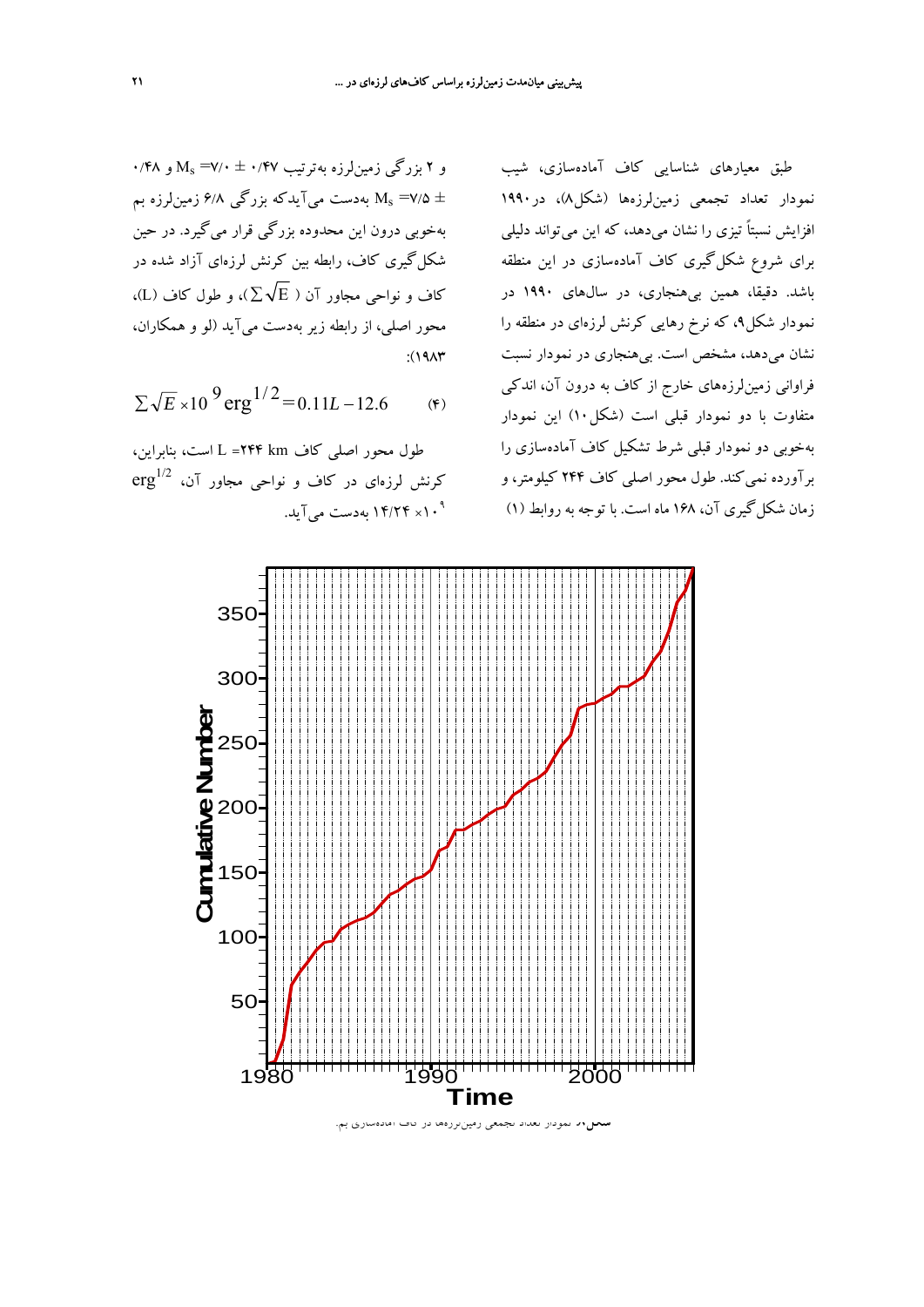

**شكل.10** نمودار نسبت فراواني زمينلرزههاي خارج از كاف به درون آن، دركاف لرزهاي بم در ايالت لرزهزمينساختي ايرانمركزي و شرق ايران.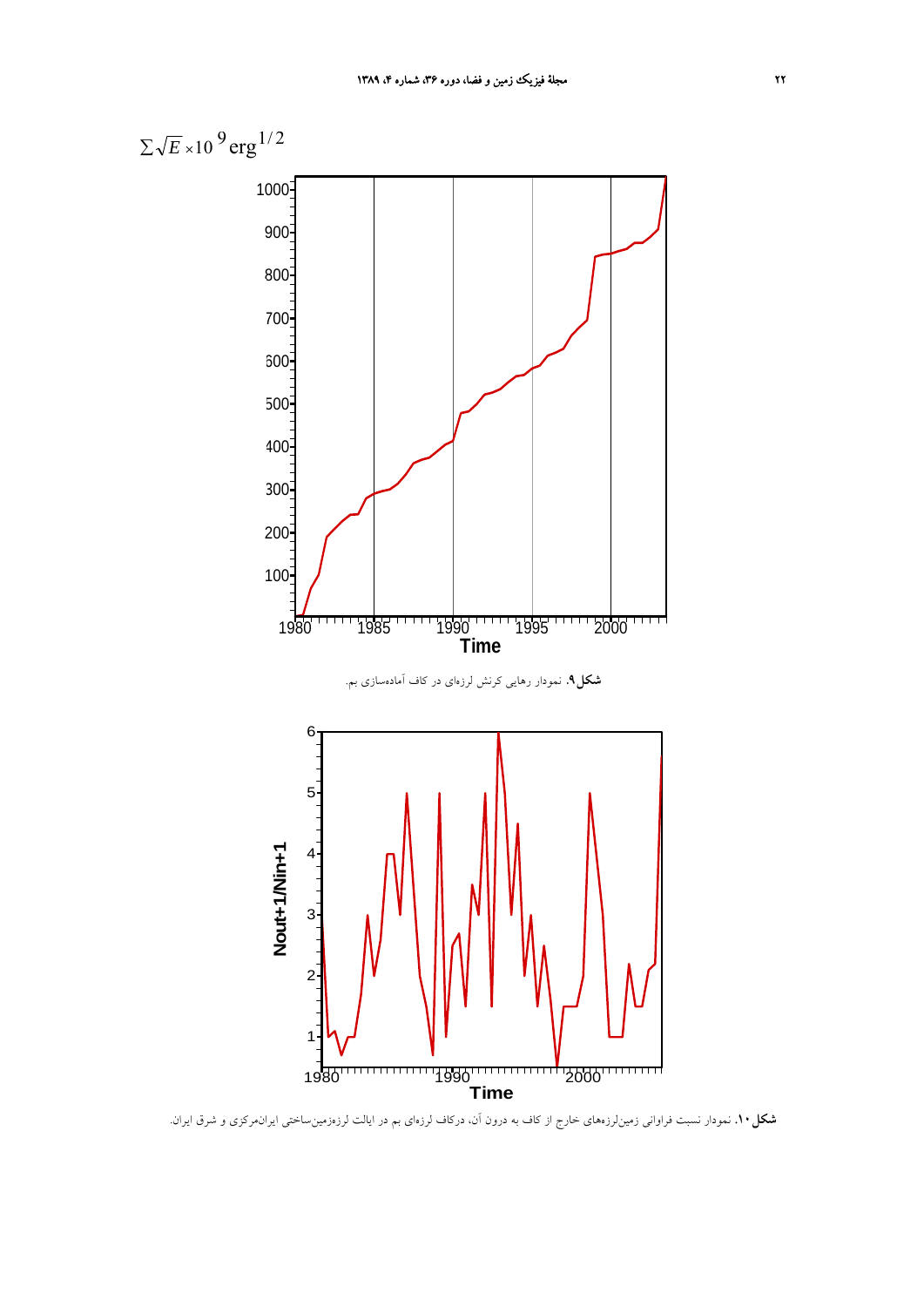**2-3 كاف آمادهسازي سفيدآبه** اين كاف روي مرز جنوبي كاف زمينه قرار گرفته و چندين زمينلرزه بزرگ را تجربه كرده است. مراحل شكلگيري كاف آمادهسازي در شكل 11 نشان داده شده است. كاف از 1983 شروع به شكلگيري كرده و در 23 فوريه ،1994 زمينلرزه سفيدآبه با بزرگي 0ر6= Ms و یسلرزه ۲۴ مه ۱۹۹۴، با بزرگی  $\mathcal{N}_\mathrm{S}$  کامل شده است .نمودار تعداد تجمعي زمينلرزها (شكل13) و نمودار فراواني زمينلرزه خارج كاف به درون آن (شكل 14) بي هنجاري هايي را در ١٩٨٣، ١٩٩٤، ١٩٩١، ١٩٩٧، ١٩٩٧ و 1999 نشان ميدهد، كه به نظر ميرسد بهعلت تحتِتاٌثير بودن كاف، از كاف مجاور آن (كاف آمادهسازي بم) باشد.

طول محور اصلي كاف آمادهسازي سفيدآبه، برابر 310 كيلومتر و زمان شكل گيري آن، 132 ماه است كه



كاف بعد از زمينلرزه سفيدآبه، همچنان الگوي خود را حفظ كرده است (شكل ۱۶). اين منطقه غير از ۱۹۹۴، زمين لرزههاي ۴ اوت ۲۰۰۳، با بزرگي ۹ر۵ = Ms؛ ۲۱ اوت 2003 ، با بزرگي 5ر6 = Ms و 14 فوريه ،2005 با بزرگي 7ر5= Ms را تجربه كرده است. اين امر ممكن است، بهعلت كاف مجزاي تشكيل شده بعد از كاف اوليه باشد؛ يا اينكه زمينلرزه 23 فوريه 1994 از جمله زمينلرزههاي تخليهگردر اين منطقه باشد.



**شكل** .**11** نقشه توزيع رومركز زمينلرزهها در ايالت لرزهزمينساختي ايران مركزي و شرق ايران: الف) از 1980 تا،1985 ب) از 1983 تا،1990 (ج) از1983 تا .1994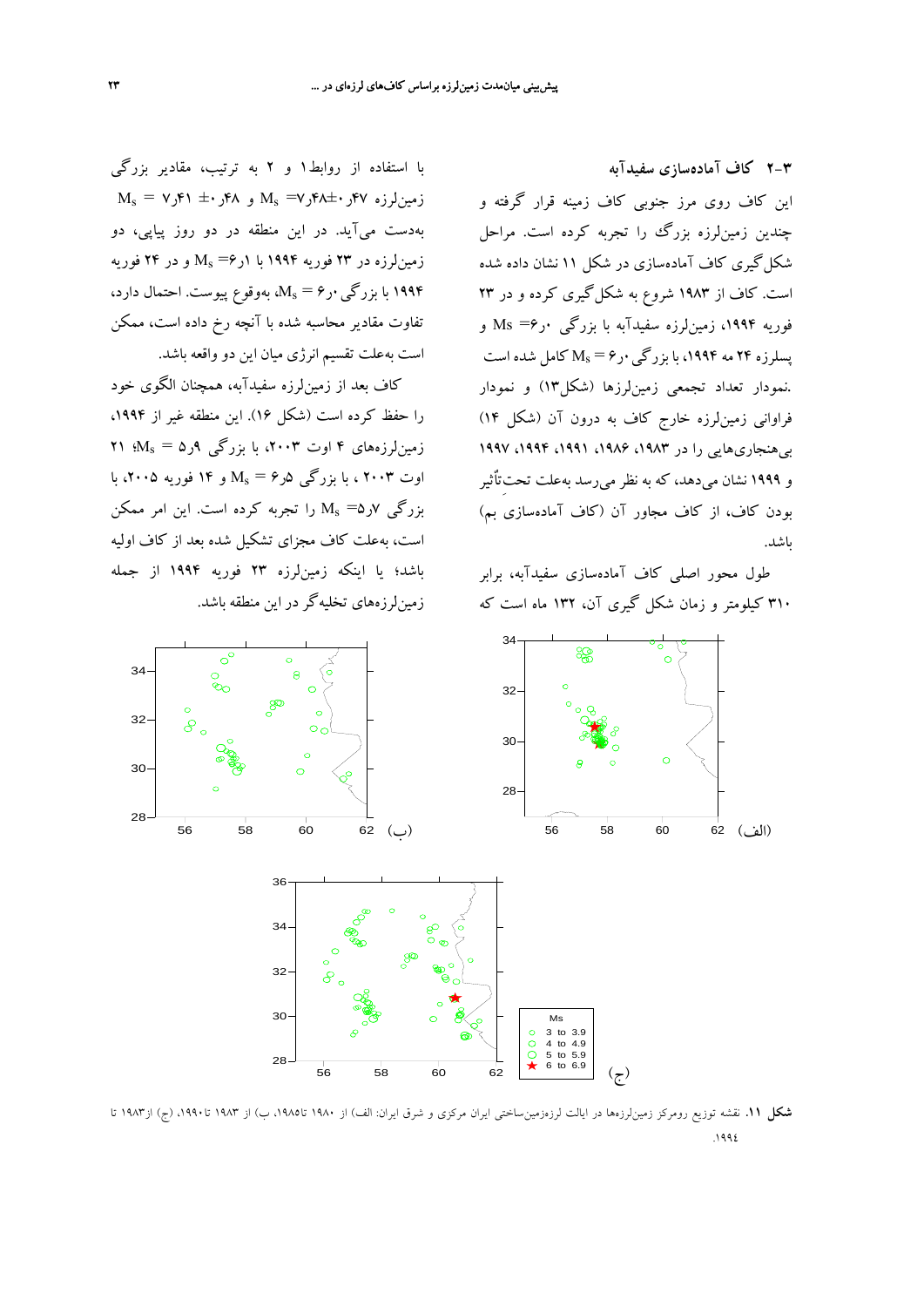

**شكل**.**12** شكلگيري كاف آمادهسازي در سفيدآبه در در ايالت لرزهزمينساختي ايرانمركزي و شرق ايران از 1980 تا .1994



**شكل**.**14** نمودار فراواني زمينلرزههاي خارج از كاف به درون آن، دركاف آمادهسازي سفيدآبه.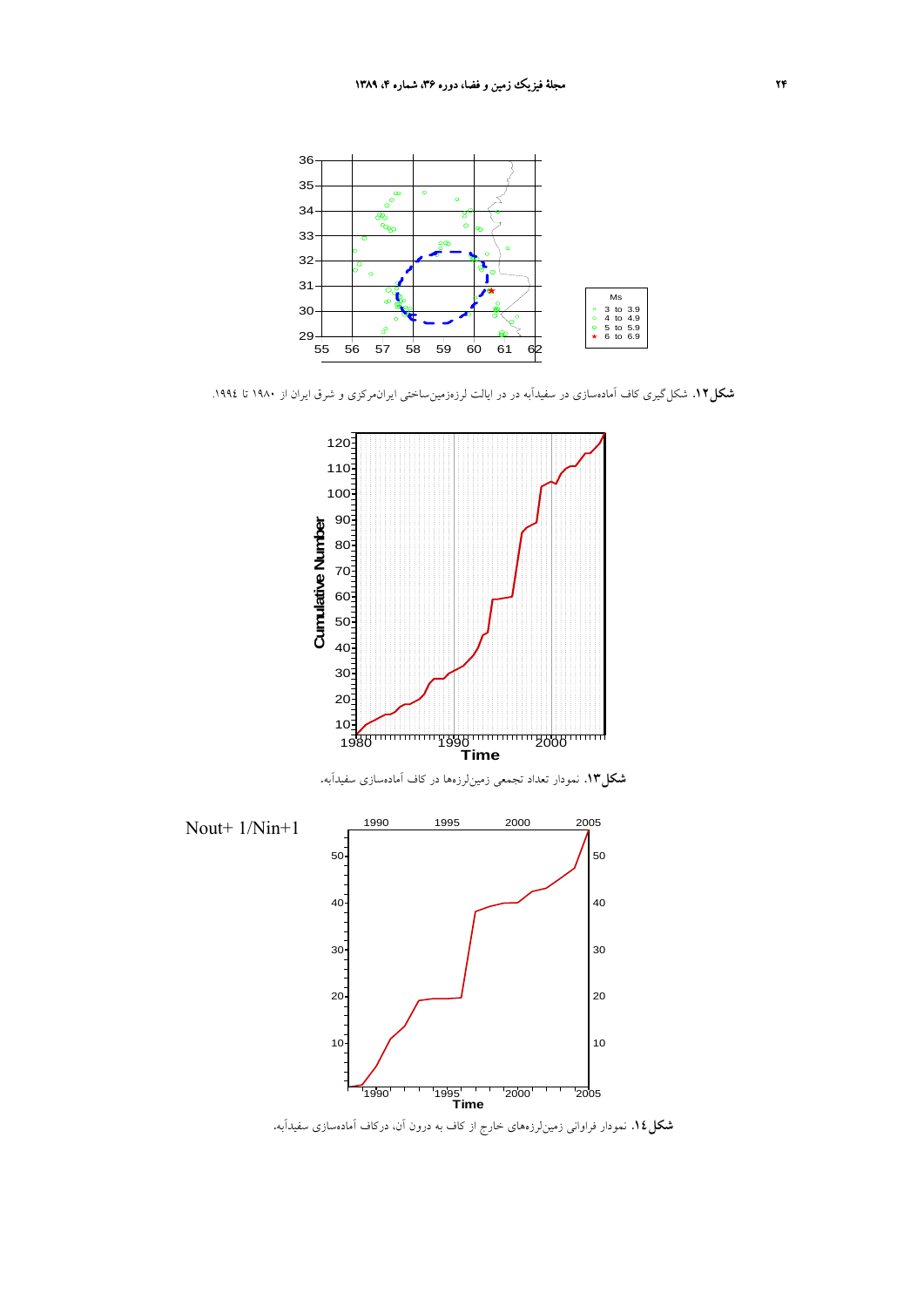

**شكل.15** نمودار نرخ كرنش لرزهاي كاف آمادهسازي دشت بياض در ايالت لرزهزمينساختي ايرانمركزي وشرق ايران.



**شكل** .**16** نقشه توزيع رومركز زمينلرزهها از 1994 تا 2006 در كاف آمادهسازي سفيدآبه.

4ر7=Ms؛ 27 نوامبر ،1979 دشت بياض با بزرگي ۳۱ (M<sub>s</sub> $=$ ۶۰) کا دسامبر ۱۹۷۹، آبیز با بزرگی ۱ر $M_{\rm s}$ ؛ ۳۱ $M_{\rm s}$ اوت ۱۹۶۸، دشت بیاض با بزرگی  $\rm M_s$  و پسلرزه آن در اول سپتامبر ۱۹۶۸، فردوس با بزرگی  $\Delta_s = M_s = 1$ و 10 مه ۱۹۹۷ كريزان با بزرگي  $\rm M_{\rm s}$  رخ داده است بررسي اين ناحيه را بهدليل كاف واضحي كه بهخوبي شرايط كاف آمادهسازي (لو و همكاران، 1983)، را تاٌمين

اين كاف كه منطبق بر گسلهاي دشت بياض، آبيز و كريزان است در محدوه جغرافيايي طول 57 تا 60 درجه و عرض 32/5 تا 35 درجه قرار دارد. در اين ناحيه زمينلرزههاي بزرگي از جمله: زمينلرزه 14 دسامبر ،1979 آبيز، با بزرگي 7ر6 =Ms؛ 16 ژانويه ،1979 قائن با بزرگي  $\mathcal{N}_\text{s}$ =۶ %؛ ۱۶ سپتامبر ۱۹۷۸، طبس با بزرگي

**3-3 كاف آمادهسازي دشت بياض**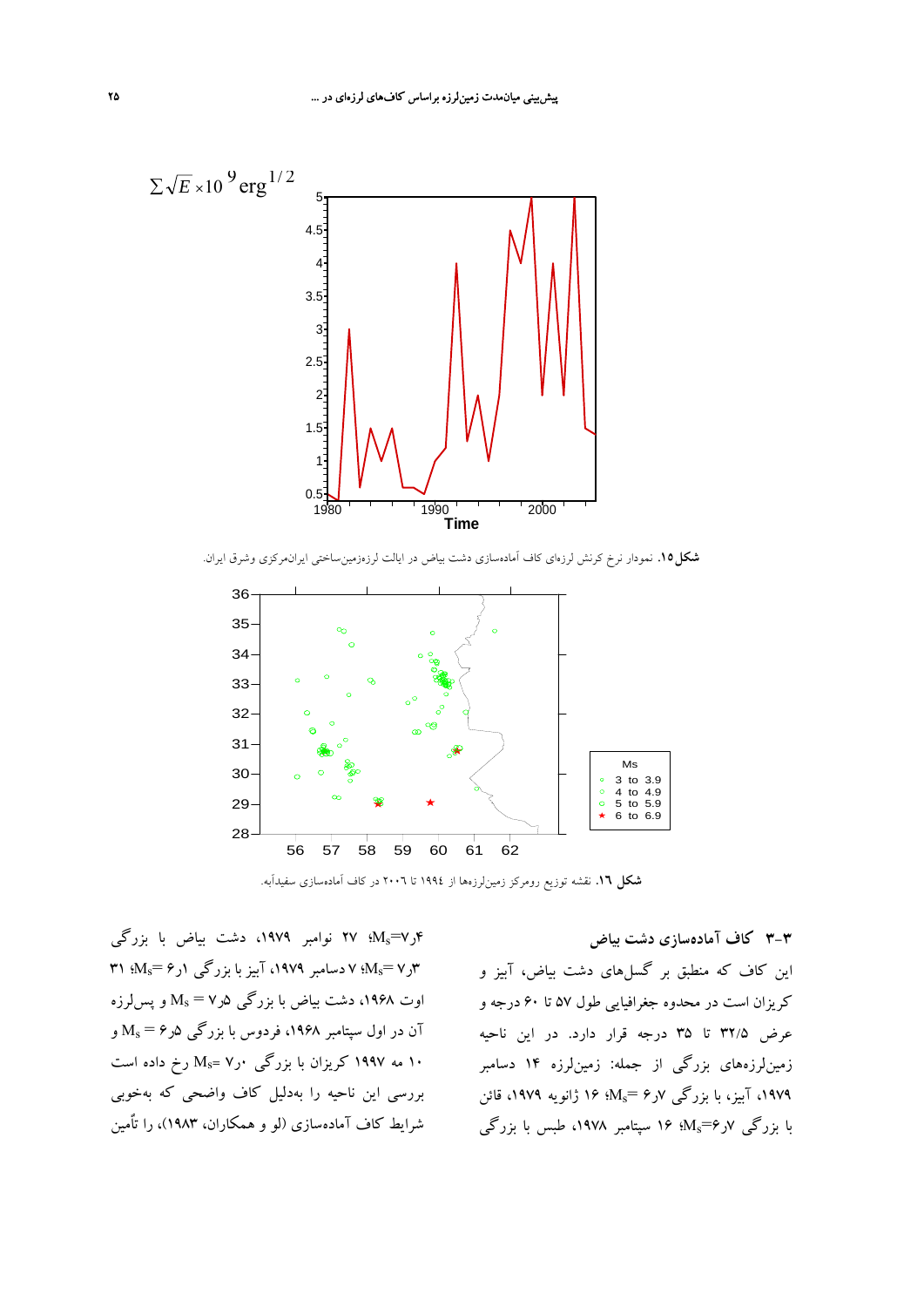ميكند مورد بررسي قرار ميدهيم.

زمينلرزههاي بزرگ، غالباً روي محور اصلي يا در دو انتهاي شمالغربي و جنوبشرقي، محور اصلي كاف آمادهسازي رخ دادهاند. محدودة كاف تحت تاٌثير گسلهاي جوان و امتداد لغز (والكر و همكاران، 2004)، دشت بياض و گسل فردوس، قرار دارند (شكل 2). شكل 16 الف رومركز زمينلرزهها در محدوده كاف را چند سال قبل از تشكيل آن نشان ميدهد. الگوي كاف در نقشه شكل 16 ب شكل گرفته، و در شكل 16 د طرح آن كامل گشته است. همانطور كه در شكل 16 مشاهده ميشود، زمينلرزهها بيشتر در دو انتهاي محور اصلي كاف متمركزند.

متعاقب شكلگيري اين كاف، بايد منتظر يك

زمينلرزه قريب الوقوع، در روي محور اصلي يا در دو انتهاي محور اصلي آن باشيم (شكل 18). نمودار نرخ كرنش لرزهاي (شكل19) در عين يكنواختي كه دارد، يك بيهنجاري را در اواسط 1990 با افزايش شيب، نشان ميدهد. اين بيهنجاري با شكلگيري كاف در ،1990 توافق خوبي دارد. همين بيهنجاريها را در نمودار، نسبت فراواني زمينلرزه خارج از كاف به درون آن و نمودار نرخ كرنش لرزهاي مشاهده ميكنيم (شكل19 و شكل 19). هر سه نمودار با توافق خوبي بيهنجاري را در 1990 نشان ميدهند و آنچه كه در فهرستنامه زمينلرزه، تا قبل از زمينلرزه كريزان در اين سالها ميبينيم وقوع زمينلرزههاي فراوان است، كه بزرگي آنها از 4/7 تجاوز نمي كند.



**شكل**.**16** نقشه رومركز زمينلرزهها در كاف آمادهسازي دشت بياض و نحوه شكلگيري كاف: الف) از 1985 تا ،1992 ب)1992 از تا ،1998 ج) از 1985 تا 1998 و د) از 1985 تا .2006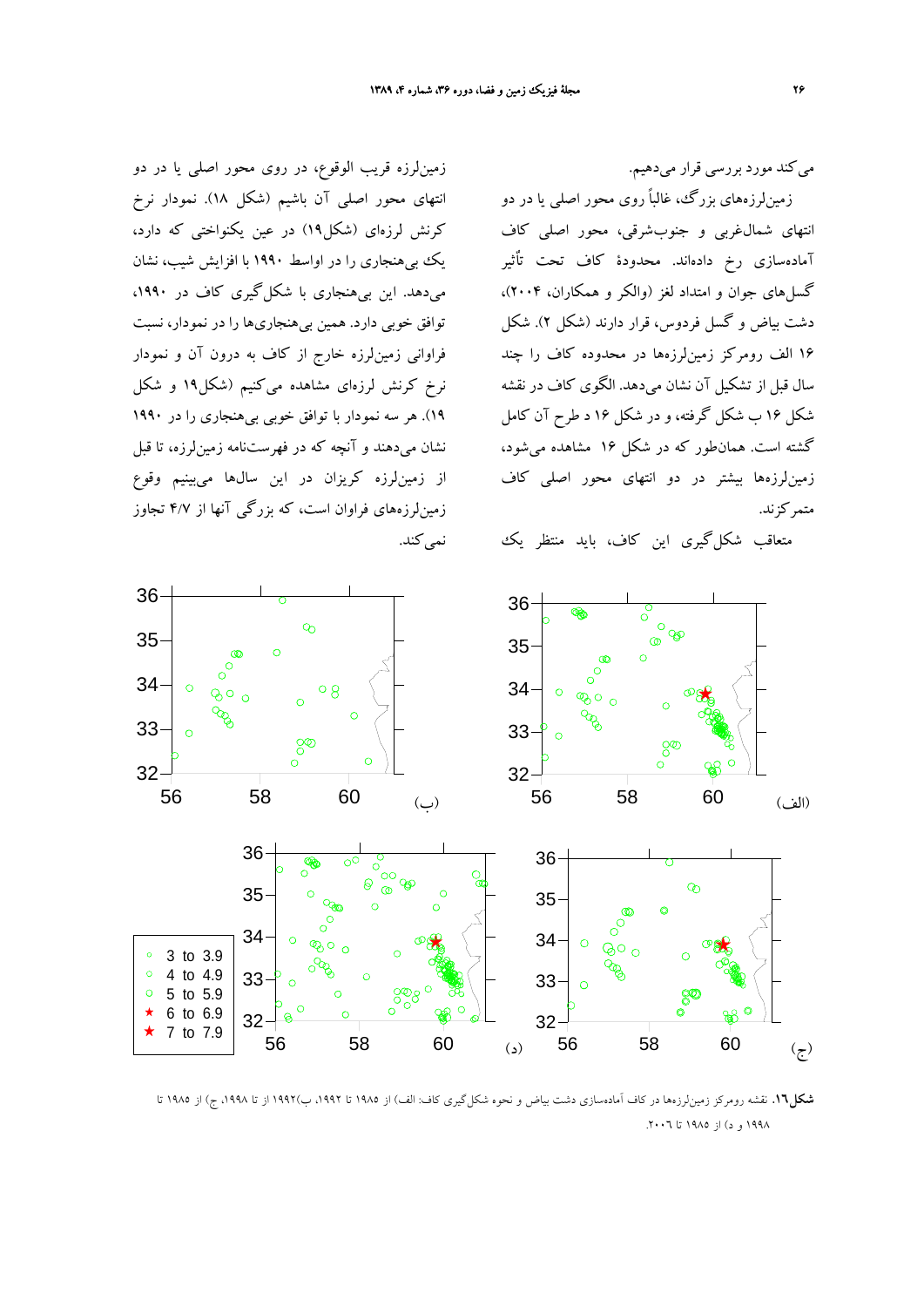

**شكل** .**17** نقشة توزيع رومركز زمينلرزهها و شكلگيري كاف آمادهسازي دشت بياض.

شكل 17 نقشه محدودة كاف آمادهسازي را نشان ميدهد. محور اصلي كاف 288 كيلومتر، و اگر زمان شكلگيري آن تا حال حدود 7 سال در نظر بگيريم، بزرگي زمينلرزه از روابط 1 و2 بهترتيب معادل ±0/47 و ۲/۴ $\rm M_s$ = V/۲ $\pm$ ۰/۴۸ بهدست مي $\rm M_s$ يد. اين بزرگي  $\rm M_s$ بهخوبي در محدودة بزرگي زمينلرزه كريزان با بزرگي قرار ميگيرد. كاف همچنان شكل خود را Ms = V/ $\cdot$ حفظ كرده است و با توجه به آرامش لرزهاي كه در نمودارهاي دو شكل 18 و 19 مشاهده ميشود ميتوان منتظرزمينلرزههايي ويرانگردر آينده باشيم.



**شكل**.**18** نمودار تعداد تجمعي زمينلرزهها در كاف آمادهسازي دشت

بياض.



**شكل.19** نمودار نرخ كرنش لرزهاي كاف آمادهسازي دشت بياض.



**شكل** .**20** نمودار نسبت فراواني زمينلرزههاي خارج از كاف به درون آن در كاف آمادهسازي دشت بياض در ايالت لـرزهزمـينسـاختي ايرانمركزي و شرق ايران.

# **4 نتيجهگيري**

در بررسي توزيع زماني و مكاني رومركز زمينلرزهها در ايالت لرزهزمينساختي ايران مركزي و شرق ايران يك كاف زمينه در محدوده جغرافيايي 57 تا 61 درجه طول شرقي و 27 تا 34 درجه عرض شمالي مشتمل بر دشت لوت شناسايي شد كه سه كاف آمادهسازي درون آن